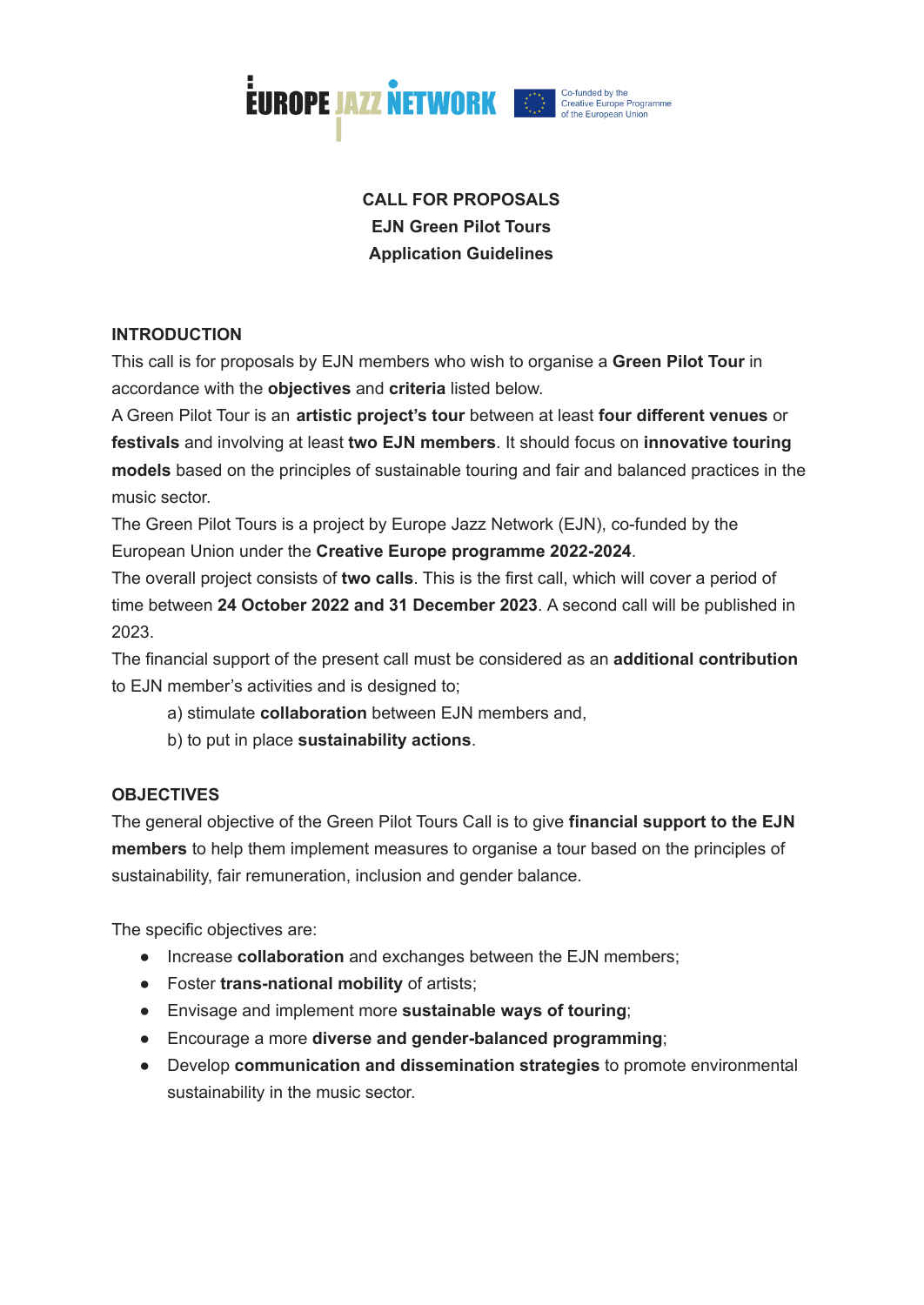

# **TIMETABLE AND DEADLINES**

The indicative schedule of the different phases of the selection procedure is as follows:

| Call opening:                          | 31 May 2022                              |
|----------------------------------------|------------------------------------------|
| Deadline for submission:               | 30 September 2022                        |
| Evaluation:                            | 01 - 14 October 2022                     |
| Information on results:                | 17 October 2022                          |
| Signature of the letter of commitment: | By 21 October 2022                       |
| Eligibility period for the tours:      | From 24 October 2022 to 31 December 2023 |

# **AVAILABLE BUDGET**

The overall available budget for this call is **€ 32.000,00.**

The **maximum contribution** which can be granted to **each Green Pilot Tou**r, according to the table below, is **€ 6.000,00 (VAT included)**:

|             | 4 concerts | 5 concerts | 6 concerts | <b>7 concerts</b> | 8 concerts | $\cdots$ | 12 concerts |
|-------------|------------|------------|------------|-------------------|------------|----------|-------------|
| Solo        | € 2.000,00 | € 2.500,00 | € 3.000,00 | € 3.500,00        | €4.000,00  | $\cdots$ | € 6.000,00  |
| Duo         | € 3.000,00 | € 3.750.00 | €4.500.00  | € 5.250.00        | € 6.000,00 | $\cdots$ | € 6.000,00  |
| <b>Trio</b> | € 4.500,00 | € 5.625,00 | € 6.000,00 | € 6.000,00        | € 6.000,00 | $\cdots$ | € 6.000,00  |
| Quartet +   | € 6.000.00 | € 6.000,00 | € 6.000,00 | € 6.000,00        | € 6.000,00 | $\cdots$ | € 6.000,00  |

Multiple proposals by the same applicant are possible under this call. In these cases,

applicants need to submit one application form for each project proposal. However, **only one project can be awarded** per leader organisation.

The leader organisation of the tour project **MUST be an active\* EJN member**.

The **estimated number** of tours to be granted within this call is **approximately 6 or 7**.

# **ELIGIBILITY**

In order to **be eligible**, applications must be presented by a **single active\* EJN member meeting the following criteria**:

- Each application must involve at least **two active\* EJN members** from **two different countries**;
- Each application must include a **minimum of four concerts/cities**;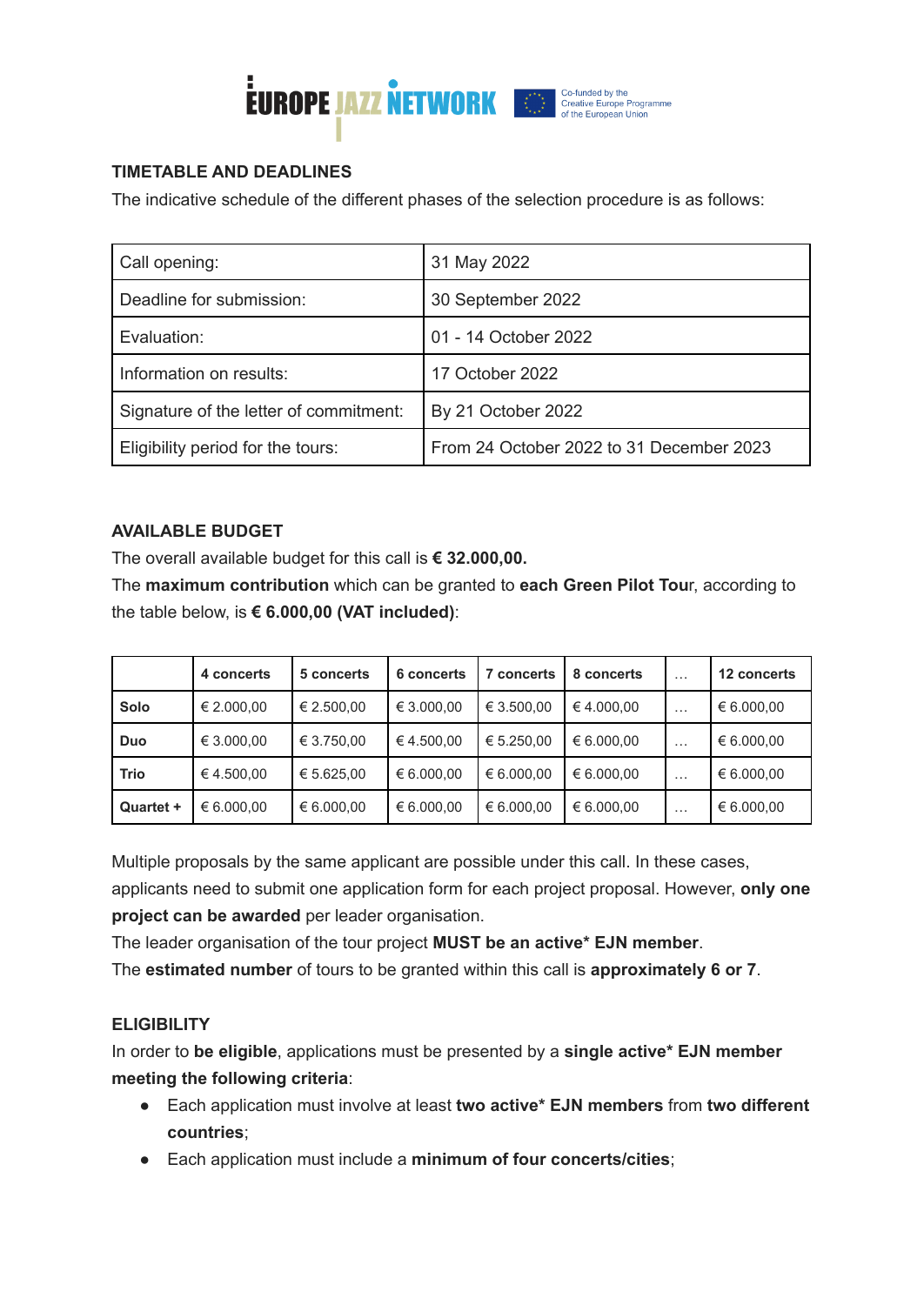

- **Only two flights** (collectively, for the whole band *and* only if completely unavoidable) **are allowed per each tour proposal**. Flights are considered unavoidable when a possible train travel takes more than 6 hours;
- The **band leader and majority of band members** must be **residing** in countries where **EJN members are located**;
- A Green Pilot Tour must involve **international touring**. The band leader and majority of band members **cannot play in their own residing country**;
- All the **dates** of the Green Pilot Tour **must be consequential** (i.e. the tour must happen in "one leg"). However, days off for travelling and resting are possible, and the applicants are encouraged to organise additional activities with the artists in those dates;
- All artists and professionals involved in the Green Pilot Tour **must receive a fair pay for their services**, in accordance with the standards of the respective country.

# **FINANCIAL CONTRIBUTION**

The total amount allocated to the project, according to the above mentioned table (see Available Budget), will be paid by EJN as a lump sum to the leader of the project at the end of the tour and after the submission of the final report, against invoice addressed to:

EJN Europe Jazz Network 9, rue Gabrielle Josserand 93500 Pantin France VAT: FR58500425699

## **AWARD CRITERIA**

Eligible applications will be assessed based on a 100-point score on the basis of the following criteria and relevance:

| A | Sustainable actions: travels between the concerts, measures<br>put in place from the venue and/or the festival according to the<br>EJN Green Rider (section C-Audience) and any further<br>sustainable action to be listed in the application form: | 50 points<br>(minimum threshold:<br>25 points) |
|---|-----------------------------------------------------------------------------------------------------------------------------------------------------------------------------------------------------------------------------------------------------|------------------------------------------------|
| В | <b>Gender balance of the artists:</b> projects that involve women (or<br>non-cisgender) artists as leaders and band members:                                                                                                                        | 20 points                                      |
| C | <b>Communication plan and impact:</b> tours that envisage a clear<br>communication plan and that put in place innovative ways to<br>communicate the principles and actions for sustainable touring:                                                 | 15 points                                      |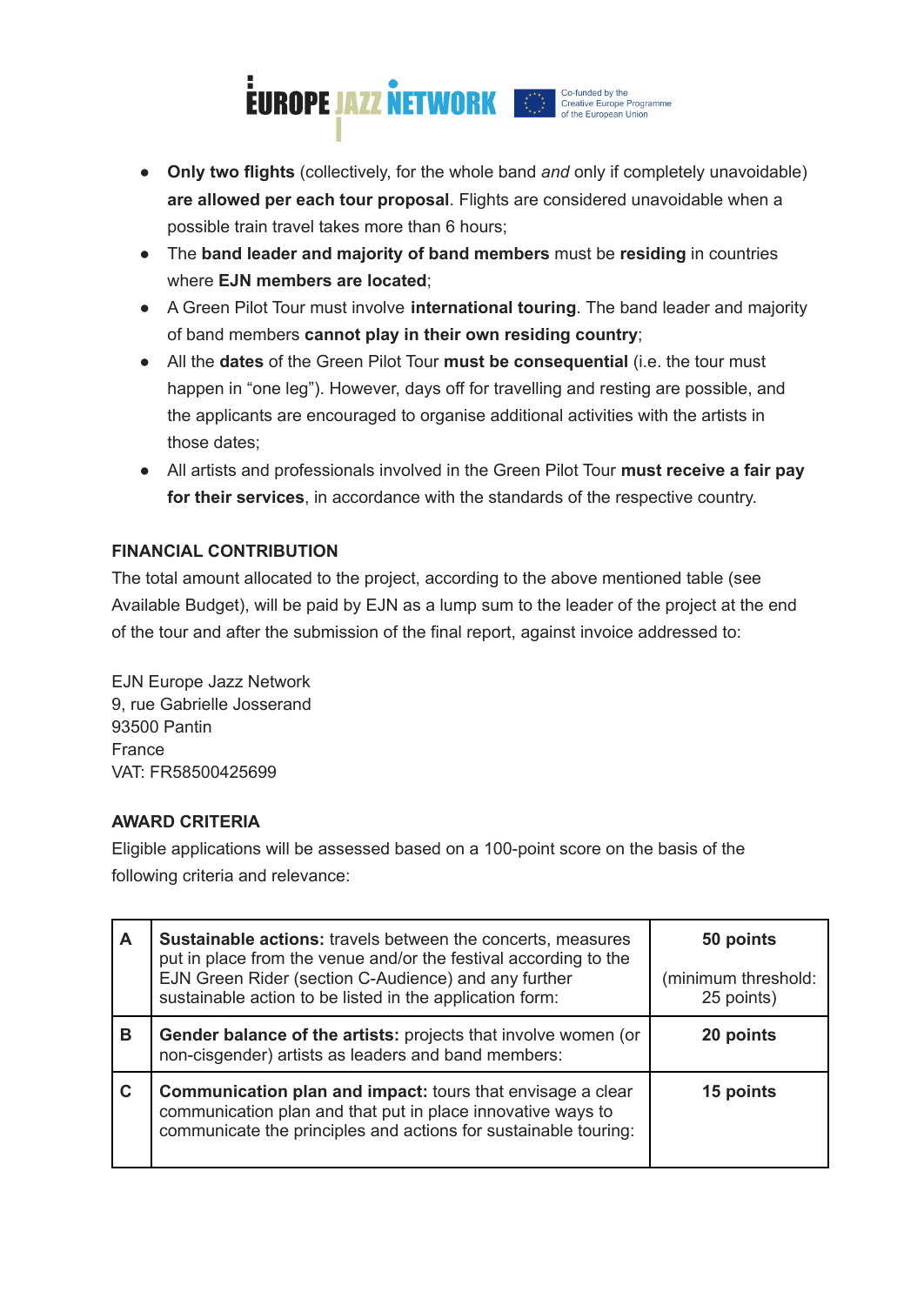

| D | Additional activities: including workshops, conservatory<br>lessons, conferences, community work, residencies, artist's<br>talks, additional special projects to be organised within the tour: | 10 points |
|---|------------------------------------------------------------------------------------------------------------------------------------------------------------------------------------------------|-----------|
| Е | Rationale and motivation for the Green Pilot Tour and<br>innovative elements of the proposal:                                                                                                  | 5 points  |

The scores will be assigned automatically according to the applicant's answer to the application form's questions, except for the **Communication plan** (C) and the **Rationale** (E) which will be assigned by the EJN Staff based on the provided answers.

The **geographical balance** of the applicants shall be taken into account, including North, South, East, West and Central Europe, so **priority** will be given to projects **which meet all the criteria** of this call and which **involve concerts in different regions and countries** according to a fair geographical balance.

#### **REPORTING & VISIBILITY**

At the end of the tour the applicant is requested to submit a short **final report** through an **online form** that will be sent to all awarded project leaders. In the report the leader will need to attach photos/posters/videos/banners or any material produced for the Green Pilot Tour.

During the implementation of the Green Pilot Tour the **applicant and each concert venue/festival** is requested to **publish posts on social media and/or websites** using the common hashtag #EJNGreenTour.

## **PROCESSING OF PERSONAL DATA**

The reply to any call for proposals involves the recording and processing of personal data (such as name, email and organisation). Such data will be processed pursuant to Regulation (EU) 2016/679 of the European Parliament and of the Council of 27 April 2016 on the protection of natural persons with regard to the processing of personal data and on the free movement of such data. Unless indicated otherwise, the questions and any personal data requested that are required to assess the application in accordance with the call for proposal will be processed solely for that purpose by EJN.

## **HOW TO SUBMIT AN APPLICATION**

Applications must be submitted by the **leader organisation** by **maximum Friday 30 September 2022** by completing the **online application form** at the following link: **<https://form.jotform.com/221291973359060>**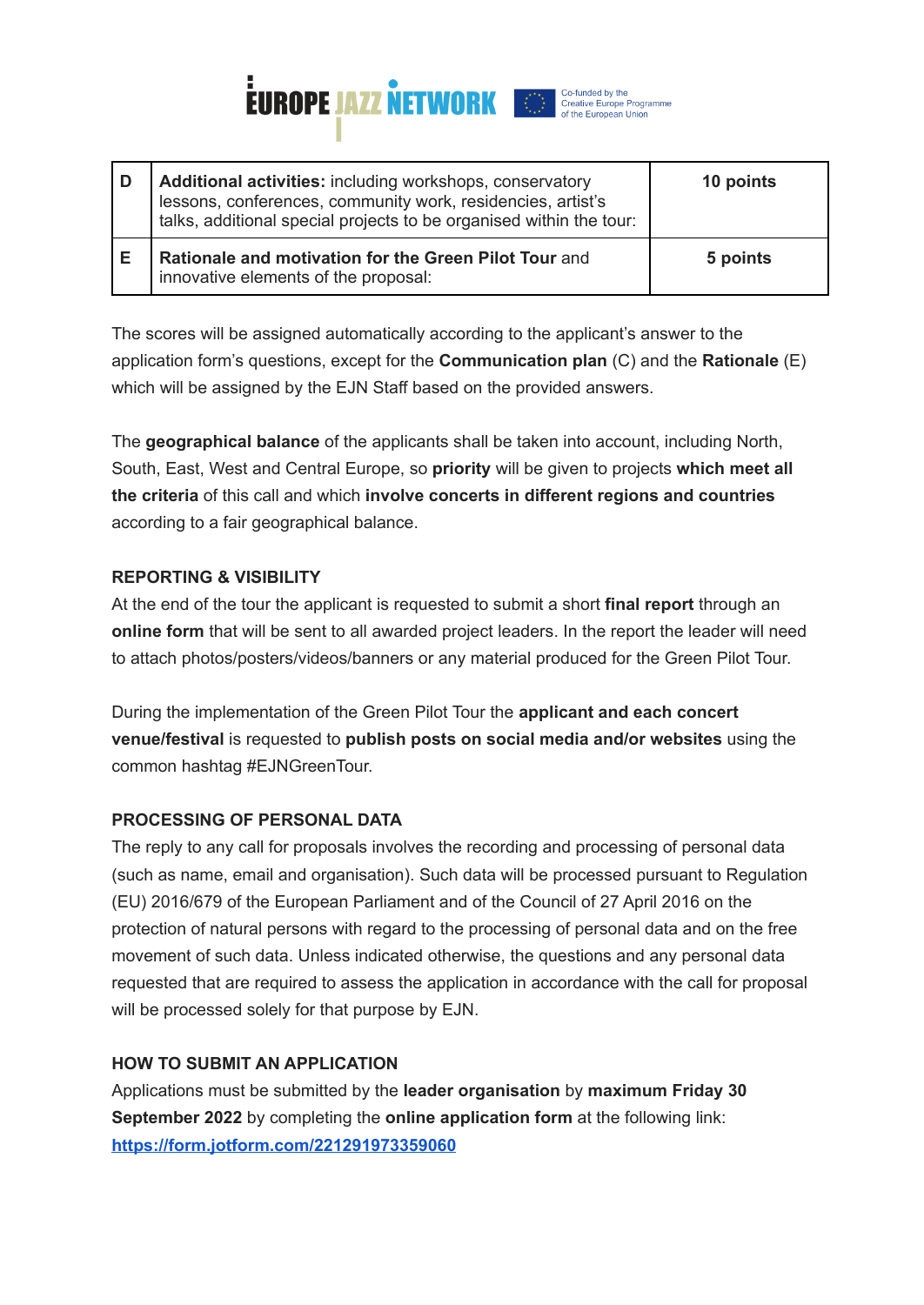

Applicants must submit one application per project proposal. Multiple applications are allowed but only one application can be awarded per leader organisation. Once the proposal is submitted, the applicant will receive a confirmation email. If you don't receive this confirmation email, please contact the EJN staff at [office@europejazz.net](mailto:office@europejazz.net)

**Queries about applications** can be sent by email to the EJN staff at [office@europejazz.net](mailto:office@europejazz.net) *before* the call deadline (30 September 2022).

**A FAQ file (Frequently Asked Questions)** will be compiled with all ongoing answers to questions received at the following link:

[https://docs.google.com/document/d/160qy3VYhXP-wGZktcwYPnEW1AfTI4C85xH3j6A1Q4](https://docs.google.com/document/d/160qy3VYhXP-wGZktcwYPnEW1AfTI4C85xH3j6A1Q4W0/edit?usp=sharing) [W0/edit?usp=sharing](https://docs.google.com/document/d/160qy3VYhXP-wGZktcwYPnEW1AfTI4C85xH3j6A1Q4W0/edit?usp=sharing)

This way, they will be available to everyone.

An **online webinar / info session** to present the application guidelines to the EJN members will be organised on **Monday 20 June 2022 at 15.30 CEST - until 17.00 CEST**, in order to answer all questions and doubts about the application process. The session will be also recorded and available to EJN members later on.

All applicants will be informed of the **results** of the **assessment process** by email on **17 October 2022 (indicative date)**. The results will then be published on the communication channels of EJN.

## **APPLICATION STRUCTURE**

The online application form is organised in five different sections:

| 1                       | Details of the person submitting the application: name, email, EJN member<br>organisation who is the leader of the Green Pilot Tour                                                                 |
|-------------------------|-----------------------------------------------------------------------------------------------------------------------------------------------------------------------------------------------------|
| $\overline{2}$          | Details of the artistic project: name and full line-up of the band, motivation for<br>the tour                                                                                                      |
| $\mathbf{3}$            | <b>Green Pilot Tour details:</b> information about each single concert of the tour,<br>including sustainability actions put in place at each venue/festival and additional<br>sustainability action |
| $\overline{\mathbf{4}}$ | <b>Communication plan:</b> web/social media actions and other communication actions<br>to promote the idea of the green pilot tours                                                                 |
| 5                       | <b>Additional activities</b> (such as workshops, talks, community actions), organised<br>as part of the Green Pilot Tour                                                                            |